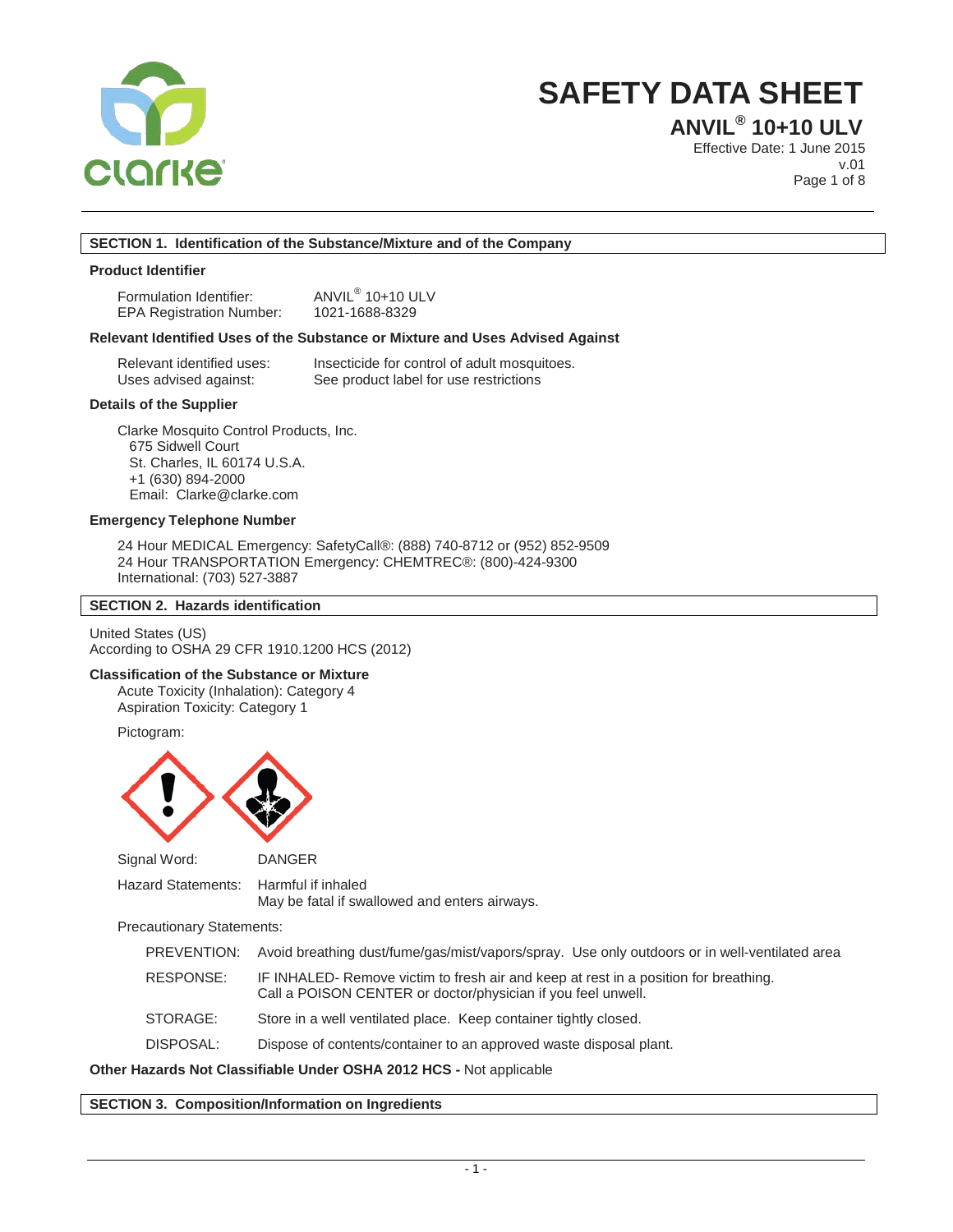

**ANVIL® 10+10 ULV**

Effective Date: 1 June 2015 v.01 Page 2 of 8

| <b>Components</b>                         |               |                     |
|-------------------------------------------|---------------|---------------------|
| Substance Name                            | CAS No.       | Concentration % w/w |
| SUMITHRIN <sup>®</sup> (d-Phenothrin)     | 26002-80-2    | 10.0                |
| Piperonyl Butoxide (PBO)                  | $51 - 03 - 6$ | 10.0                |
| Petroleum distillates, hydrotreated light | 64742-47-8    | $5 - 10*$           |
| White mineral oil                         | 8042-47-5     | $50 - 75$ *         |

\* The exact percentage (concentration) of composition has been withheld as trade secret. Ingredients not identified are non-hazardous and/or are not required to be disclosed pursuant to 29 CFR 1910.1200 (2012), and are withheld as trade secret.

#### **SECTION 4. First Aid Measures**

#### **Description of First Aid Measures**

Eye contact: Hold eye open and rinse slowly and gently with water for 15-20 minutes. Remove contact lenses, if present, after the first 5 minutes then continue rinsing. Call a poison control center/doctor for treatment advice. Skin Contact: Take off contaminated clothing. Rinse skin immediately with plenty of water for 15-20 minutes. Call a poison control center or doctor for treatment advice. Ingestion: If swallowed, IMMEDIATELY call a poison control center or doctor for treatment advice. DO NOT give any liquid to the person. Do not induce vomiting unless told to do so by a poison control center or doctor. Never give anything by mouth to an unconscious person. Inhalation: Remove affected person to fresh air. If person is not breathing, call 911 or an ambulance, then give artificial respiration, preferably mouth-to-mouth if possible. Call a poison control center or doctor for further treatment advice. Treatment: For skin effects, a highly efficient therapeutic agent for Pyrethrin/Pyrethroid exposure is topical application of Tocopherol Acetate (Vitamin E).

#### **Most Important Symptoms and Effects, both Acute and Delayed**

The most important known symptoms and effects are described in section 2 and/or in section 11.

### **Indication of Immediate Medical Attention and Special Treatment**

No data available.

| <b>SECTION 5. Fire-Fighting Measures</b>                                                                                |                                                                                                                                                                                                                                                                                                                                                |  |
|-------------------------------------------------------------------------------------------------------------------------|------------------------------------------------------------------------------------------------------------------------------------------------------------------------------------------------------------------------------------------------------------------------------------------------------------------------------------------------|--|
| <b>Extinguishing Media</b>                                                                                              |                                                                                                                                                                                                                                                                                                                                                |  |
| Suitable Extinguishing Media:                                                                                           | Water Fog, Carbon Dioxide (CO <sub>2</sub> ), Dry Chemical, foam                                                                                                                                                                                                                                                                               |  |
| Unsuitable Extinguishing Media:                                                                                         | Do not use water jet.                                                                                                                                                                                                                                                                                                                          |  |
| Special Hazards Arising From the Substance or Mixture                                                                   |                                                                                                                                                                                                                                                                                                                                                |  |
| Specific Hazards:                                                                                                       | No information available.                                                                                                                                                                                                                                                                                                                      |  |
| <b>Explosion data:</b><br><b>Sensitivity to Mechanical Impact: None</b><br><b>Sensitivity to static discharge: None</b> |                                                                                                                                                                                                                                                                                                                                                |  |
| Protection against fire:                                                                                                | Special Protective Equipment and Precautions for Fire-Fighters<br>As in any fire, wear self-contained breathing apparatus pressure-demand, MSHA/NIOSH (approved<br>or equivalent) and full protective gear.                                                                                                                                    |  |
| Special Procedures:                                                                                                     | Treat as oil fire. Move container from fire area if it can be done without risk. Do not scatter spilled<br>material with high-pressure water streams. Dike for later disposal. Use extinguishing agents<br>appropriate for surrounding fire. Avoid inhalation of material or combustion by-products. Stay upwind<br>and keep out of low areas. |  |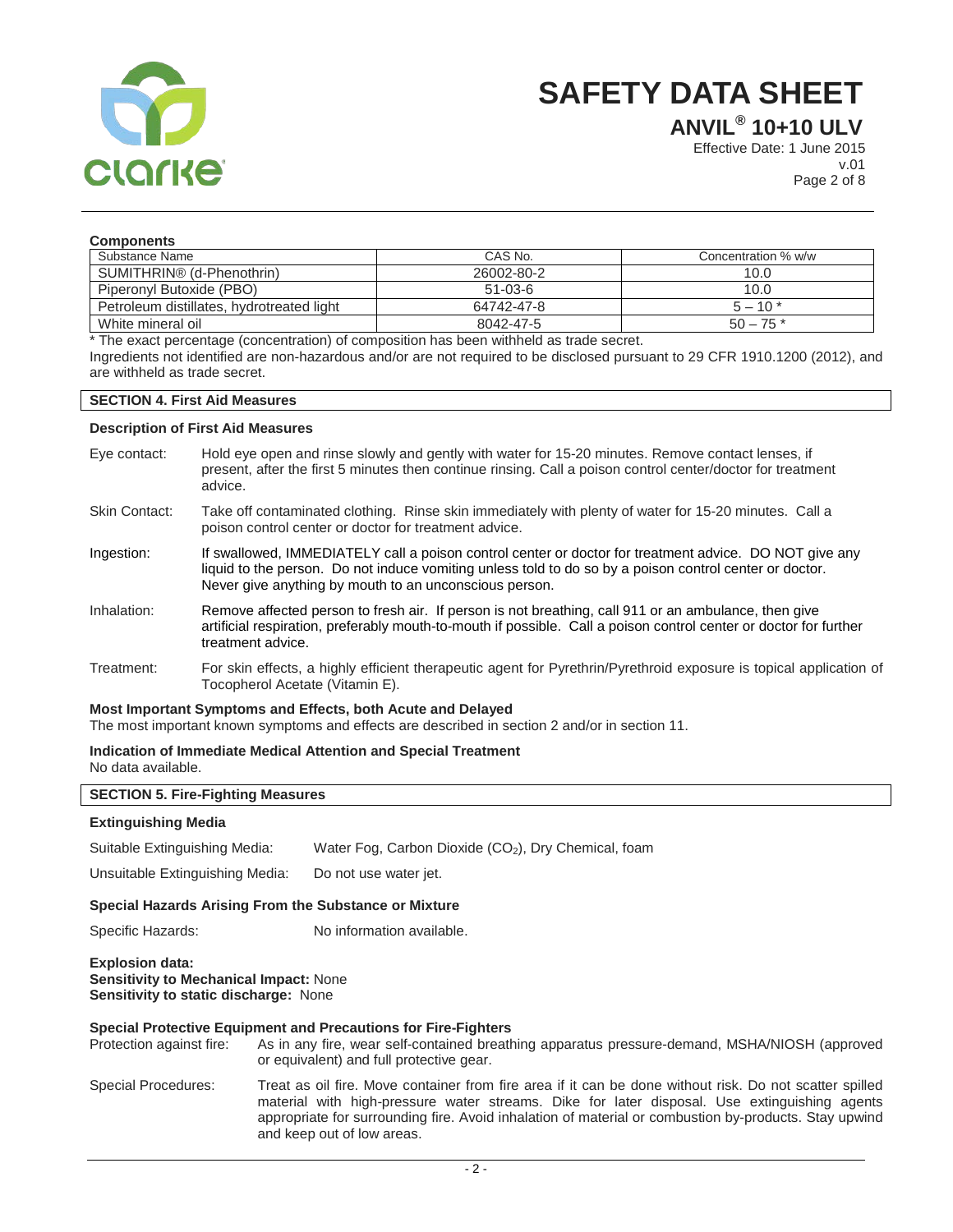

**ANVIL® 10+10 ULV**

Effective Date: 1 June 2015 v.01 Page 3 of 8

| <b>SECTION 6. Accidental Release Measures</b>        |                                                                                                                                                                                                                                                                                                                                                                                                                          |  |
|------------------------------------------------------|--------------------------------------------------------------------------------------------------------------------------------------------------------------------------------------------------------------------------------------------------------------------------------------------------------------------------------------------------------------------------------------------------------------------------|--|
|                                                      | <b>Personal Precautions, Protective Equipment and Emergency Procedures</b>                                                                                                                                                                                                                                                                                                                                               |  |
| <b>General Precautions:</b>                          | Use appropriate protection (see section 8). Evacuate personnel to safe areas. Keep people<br>away from and upwind of spill/leak. Use personal protective equipment as required.                                                                                                                                                                                                                                          |  |
| <b>Environmental Precautions:</b>                    | Prevent product from entering into drains and waterways. Collect and dispose of this<br>material and its container in accordance with national and regional regulations. If the<br>product has contaminated surface water, inform the appropriate authorities.                                                                                                                                                           |  |
| Methods and Material for Containment and Cleaning Up |                                                                                                                                                                                                                                                                                                                                                                                                                          |  |
| Methods for containment:                             | Prevent further leakage of spillage if safe to do so. Move containers from spill area.                                                                                                                                                                                                                                                                                                                                   |  |
| Small spill:                                         | Dam up. Soak up with inert absorbent material. Pick up and transfer to properly labeled<br>containers.                                                                                                                                                                                                                                                                                                                   |  |
| Large Spill:                                         | Prevent entry into sewers, water courses, basements or confined areas. Dam up and soak<br>up with inert absorbent material. Pick up and transfer to properly labeled containers.<br>Dispose of via a licensed waste disposal contractor. Contaminated absorbent material may<br>pose the same hazard as the spilled product. Note: see Section 1 for emergency contact<br>information and Section 13 for waste disposal. |  |
| <b>SECTION 7. Handling and Storage</b>               |                                                                                                                                                                                                                                                                                                                                                                                                                          |  |
| <b>Precautions for Safe Handling</b>                 |                                                                                                                                                                                                                                                                                                                                                                                                                          |  |

| <b>Precautions for Sale Handling</b><br>Advice on safe handling:    | Use with local exhaust ventilation. Use personal protective equipment as required. Avoid<br>breathing mist/vapors/spray.                                                                                                                                                                                 |
|---------------------------------------------------------------------|----------------------------------------------------------------------------------------------------------------------------------------------------------------------------------------------------------------------------------------------------------------------------------------------------------|
| Handling:                                                           | Keep out of reach of children. Do not take internally. Avoid contact with skin and eyes.                                                                                                                                                                                                                 |
| Hygiene Measures:                                                   | Remove Personal Protective Equipment (PPE) immediately after handling this product.<br>Wash thoroughly with soap and water after handling and before eating, drinking, chewing<br>gum, using tobacco or using the toilet. Remove soiled clothing immediately and clean<br>thoroughly before using again. |
| <b>Conditions for Safe Storage, Including Any Incompatibilities</b> |                                                                                                                                                                                                                                                                                                          |
| <b>Storage Conditions:</b>                                          | Store in accordance with local regulations. Keep containers tightly closed in a cool, well-<br>ventilated place. Protect from excessive heat and cold. Do not store near food, drink,<br>animal feeding stuffs, pharmaceuticals, cosmetics or fertilizers. Keep in properly labeled<br>containers.       |

#### **SECTION 8. Exposure Controls / Personal Protection**

These precautions are suggested for conditions where the potential for exposure exists. Emergency conditions may require additional precautions.

#### **Control Parameters**

| ---------------------           |            |               |                                       |                         |
|---------------------------------|------------|---------------|---------------------------------------|-------------------------|
| <b>Component Name</b>           | CAS No.    | List          | Type                                  | /alue                   |
| <b>Distillates</b><br>Petroleum | 64742-47-8 | ACGIH         | TLV/TWA (skin exposure)               | $200 \,\mathrm{mg/m^3}$ |
| Mineral Oil                     | 8042-47-5  | OSHA & ACGIHI | (oil mist)<br>РF<br>TWA,<br>TI V<br>┶ | $5 \text{ ma/m}^3$      |

#### **Exposure controls**

Engineering Controls: Use with adequate ventilation. Local exhaust ventilation may be necessary for some operations. Wash hands thoroughly after handling. Wash clothing before re-using.

Individual Protection Measures, such as Personal Protection Equipment:

Skin Protection: Wear suitable protective gloves and clothing.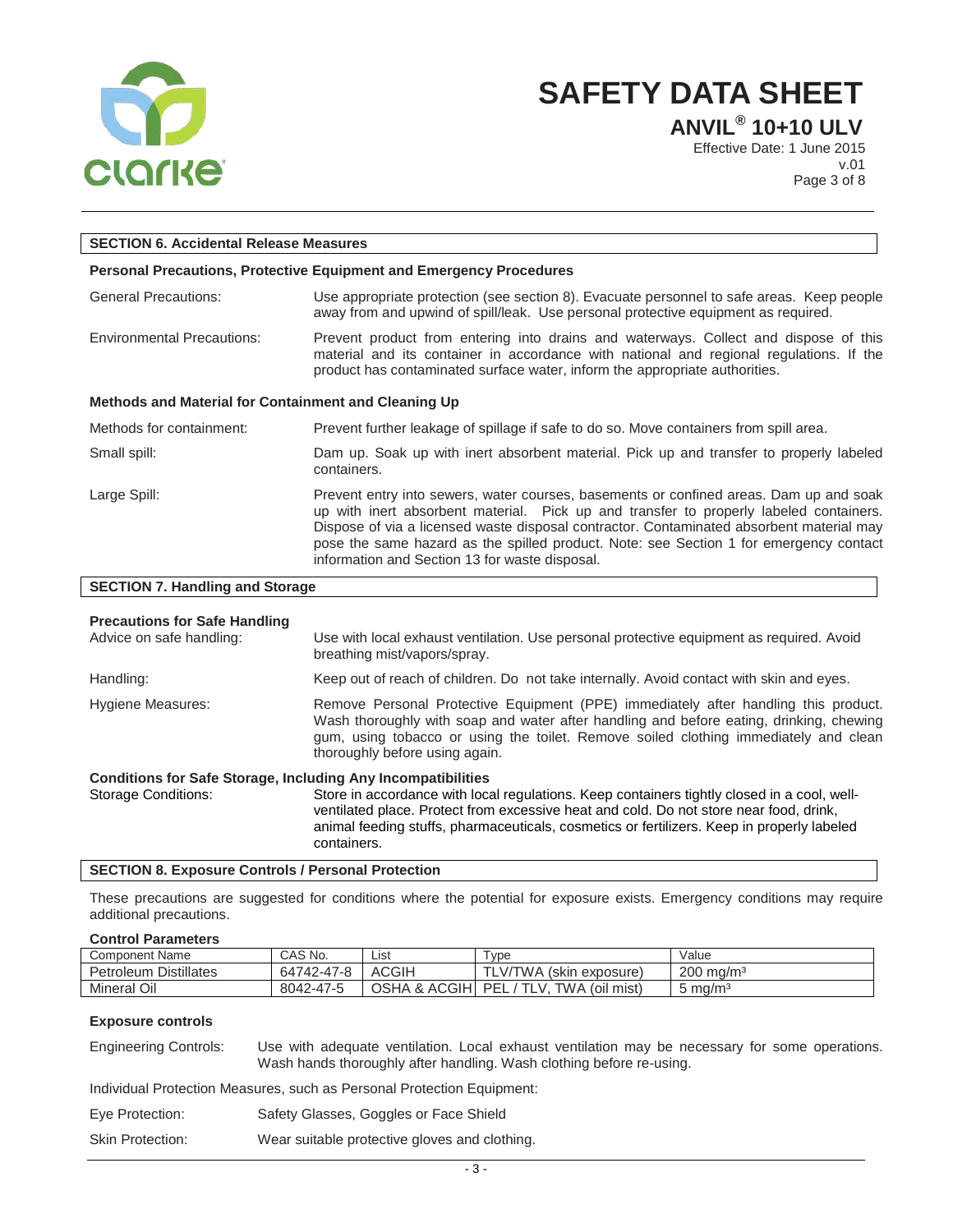

**ANVIL® 10+10 ULV**

Effective Date: 1 June 2015 v.01 Page 4 of 8

| Hand Protection:               | It is good industrial hygiene practice to minimize skin contact. If required or preferred, use suitable<br>protective chemical resistant gloves such as latex, nitrile, or neoprene. |
|--------------------------------|--------------------------------------------------------------------------------------------------------------------------------------------------------------------------------------|
| <b>Respiratory Protection:</b> | None required. If exposure limits are exceeded or irritation is experienced, NIOSH/MSHA approved<br>respiratory protection should be worn.                                           |

#### **SECTION 9. Physical and Chemical Properties**

#### **Information on Basic Physical and Chemical Properties**

| Appearance:                   | Clear, Liquid                                 |
|-------------------------------|-----------------------------------------------|
| Color:                        | Colorless (1.0 Gardner Scale)                 |
| Odor:                         | Solvent, mineral oil                          |
| Odor Threshold:               | No information available                      |
| pH:                           | No information available, immiscible in water |
| <b>Melting Point:</b>         | No information available                      |
| Freezing Point:               | No information available                      |
| Initial Boiling Point:        | No information available                      |
| Flash Point:                  | >93.3°C (>200°F), Tag Closed Cup              |
| <b>Evaporation Rate:</b>      | No information available                      |
| Flammability:                 | No information available                      |
| Explosion limits [U/L]:       | No information available                      |
| Vapor Pressure:               | No information available                      |
| Vapor Density (Air =1):       | Heavier than air                              |
| Density:                      | 0.887 $q/cm3$ @ 20 °C                         |
| Solubility:                   | Immiscible in water                           |
| <b>Partition Coefficient:</b> | No information available                      |
| Auto-Ignition Temperature:    | No information available                      |
| Dynamic Viscosity:            | 25 cPs @ 24.0°C (Brookfield)                  |
| Refractive Index:             | 1.4769 @ 25 °C                                |
| Decomposition Temperature:    | No information available                      |
| <b>Explosive Properties:</b>  | No information available                      |
| <b>Oxidizing Properties:</b>  | No information available                      |
| VOC Content (%):              | 0.4                                           |

#### **SECTION 10. Stability and Reactivity**

#### **Reactivity**

No data available

**Chemical Stability** Stable under recommended normal storage conditions

### **Possibility of Hazardous Reactions** Hazardous Reactions: None under normal conditions Hazardous polymerization does not occur **Conditions to avoid** Extremes of temperature and direct sunlight **Incompatible materials** Not compatible with strong acids and bases. Not compatible with oxidizing agents.

### **Hazardous decomposition products**

Carbon monoxide (CO), Carbon dioxide (CO2)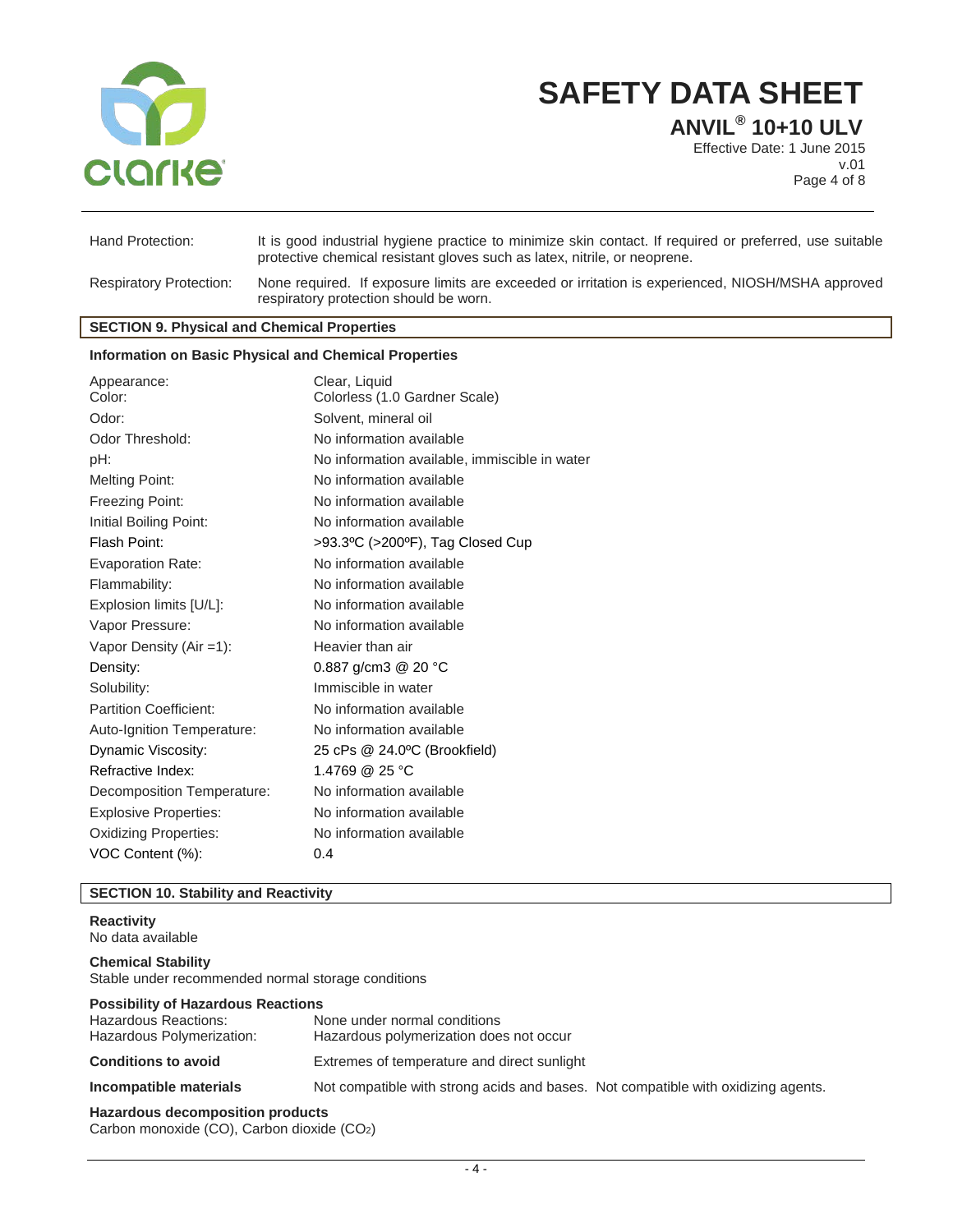

**ANVIL® 10+10 ULV**

Effective Date: 1 June 2015 v.01 Page 5 of 8

#### **SECTION 11. Toxicological information**

#### **Information on Likely Routes of Exposure**

Routes of entry: Oral, Dermal and Inhalation

May be fatal if swallowed and enters airways due to petroleum distillate. Vomiting may cause aspiration pneumonia.

#### **Information on Toxicological Effects**

#### Acute Toxicity / Effects

Assessment of acute toxicity: Slightly toxic after ingestion. Relatively non-toxic after short-term inhalation. Moderately toxic after short term skin contact. Oral,  $(Rat)$  LD<sub>50</sub>  $>$  5,000 mg/kg Dermal, (Rabbit)  $LD_{50}$  > 2,000 mg/kg Inhalation, Rat  $LC_{50}$   $> 3.76$  mg/l (4 hours) Skin Corrosion/Irritation: Irritation cleared in 72 hours, skin irritation index 0.04 Serious Eye Damage/Irritation: Minor irritation clearing in 48 hours Skin Sensitization: Not a sensitizer (Buehler, Guinea Pig) Conditions aggravated by exposure: None known Chronic Toxicity / Effects Assessment of repeated dose toxicity: No significant signs or symptoms indicative of any adverse health effects are expected to occur. Germ Cell Mutagenicity This product has not been tested. The statement has been derived from the properties of the individual components. No data is available to indicate product or any components present at greater than 0.1% are mutagenic or genotoxic. Carcinogenicity Not carcinogenic. This product does not contain any carcinogens or potential carcinogens as listed by OSHA, IARC or NTP. Marginally higher incidences of benign liver tumors in mice were observed following lifetime high dose exposures to PBO. The significance of these observations is undetermined and under review. The doses at which tumors were observed for PBO greatly exceeded potential exposure from labeled uses. Reproductive Effects: This product has not been tested. The statement has been derived from the properties of the individual components. No data is available to indicate product or any components present at greater than 0.1% produce a fertility impairing effect. No indication of a developmental toxic / teratogenic effect. STOT – Single exposure Not classified STOT – Repeated exposure Not classified

#### **SECTION 12. Ecological Information**

Ecotoxicity:

Product specific data is not available. Data referenced is in relation to active ingredients, d-Phenothrin and PBO

| Toxicity to Fish:                  | d-Phenothrin 96-hr Acute LC <sub>50</sub> 16.7 µg/L (rainbow trout), 15.8 µg/L (bluegill sunfish)<br>PBO: 96-hour Acute $LC_{50}$ 6/12 ppm (rainbow trout)                              |
|------------------------------------|-----------------------------------------------------------------------------------------------------------------------------------------------------------------------------------------|
| Toxicity to Aquatic Invertebrates: | d-Phenothrin 48-hr $LC_{50}$ 4.4 $\mu$ g/L Daphnia magna<br>d-Phenothrin 48-hr LC <sub>50</sub> 0.025 µg/L Mysidopsis bahia<br>PBO: 96-hr LC <sub>50</sub> 0.49 ppm, Americamysis bahia |
| Toxicity to Plants:                | No data available                                                                                                                                                                       |
| Persistence and Degradability      | Product specific data not available. Data referenced is in relation to the active ingredients, d-Phenothrin and PBO                                                                     |
| Diodogradobility                   | Not roadily biadegradable $\left( \mathsf{b} \right)$ $\left( \mathsf{D} \right)$ aritaria)                                                                                             |

Biodegradability: Not readily biodegradable (by OECD criteria)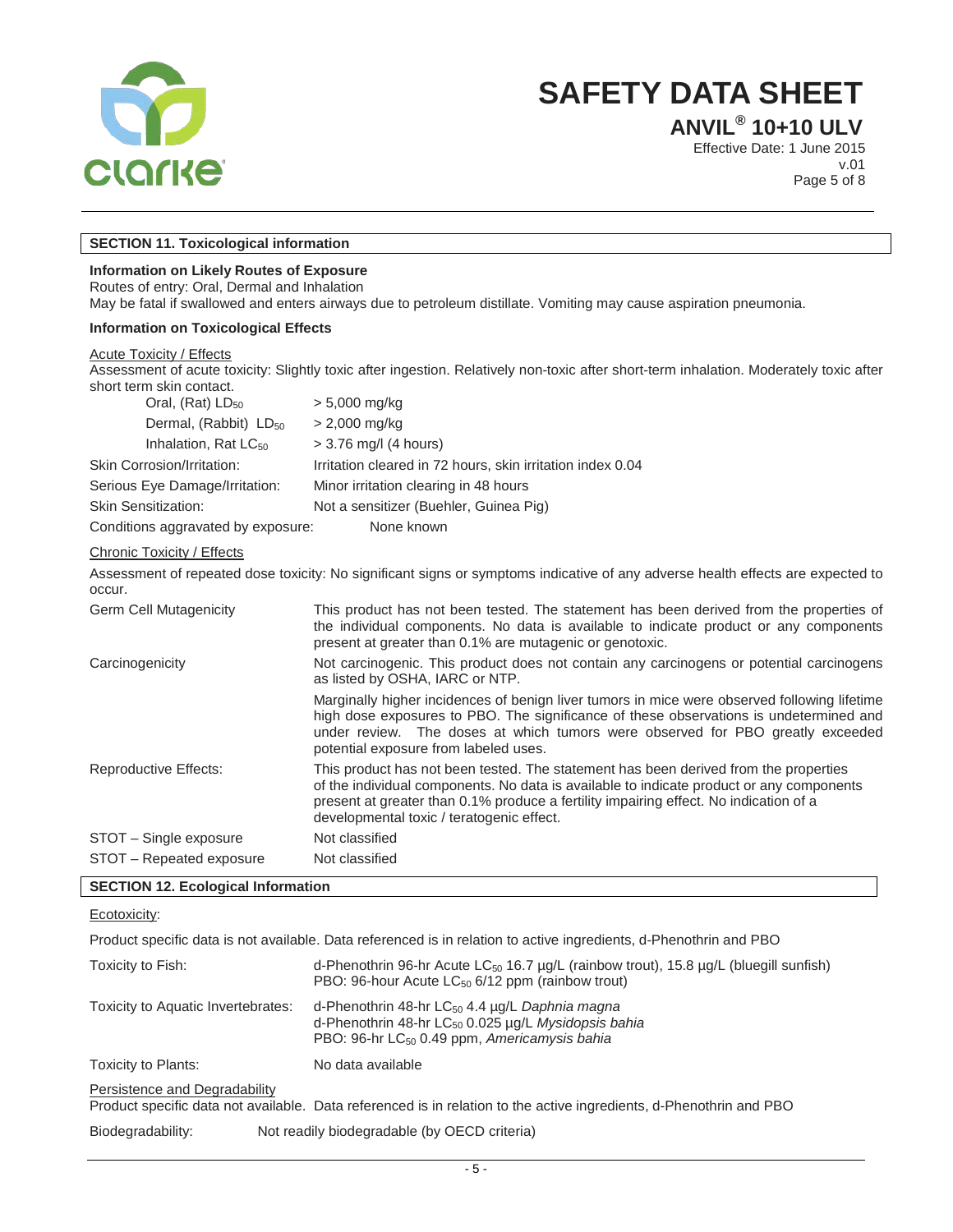

**ANVIL® 10+10 ULV**

Effective Date: 1 June 2015 v.01 Page 6 of 8

|                   | Bioconcentration Factor: d-Phenothrin: 592 (edible), 4,000 (non-edible)<br>PBO: 2, 175                                                                                                                                                                                                   |
|-------------------|------------------------------------------------------------------------------------------------------------------------------------------------------------------------------------------------------------------------------------------------------------------------------------------|
| Log Kow:          | d-Phenothrin: 6<br>PBO: 4.95                                                                                                                                                                                                                                                             |
| Depuration:       | d-Phenothrin, PBO: 2-4 days                                                                                                                                                                                                                                                              |
| Mobility in Soil: | d-Phenothrin has low water solubility and binds tightly to soil. Based on these properties, d-<br>phenothrin is relatively immobile in soil and its potential to contaminate groundwater is low.<br>PBO is not very soluble in water and adheres moderately to soil with organic matter. |
|                   |                                                                                                                                                                                                                                                                                          |

### **SECTION 13. Disposal Considerations**

#### **Waste Treatment and Disposal methods**

Pesticide wastes are regulated. Consult product label for chemical substance and container disposal instructions. Avoid release to the environment. Improper disposal of excess product or rinsate is a violation of Federal law. If these wastes cannot be disposed or by use according to label instructions, contact your State Pesticide or Environmental Control Agency, or the Hazardous Waste Representative at the nearest EPA regional office for guidance.

Container disposal: Rinse thoroughly in accordance with label instructions.

#### **SECTION 14. Transport Information**

**DOT (US)** Not regulated in non-bulk packagings [packagings which have a maximum capacity of 450 L (119 gallons) or less].

When transported in bulk packagings [exceeding 119 gallons capacity]:

UN Number: UN3082 Proper Shipping Name: ENVIRONMENTALLY HAZARDOUS SUBSTANCE, LIQUID, N.O.S (d-PHENOTHRIN) Hazard Class: 9 Packing Group: III Marine Pollutant: Yes

#### **IMDG (Vessel)**

UN Number: UN3082 Proper Shipping Name: ENVIRONMENTALLY HAZARDOUS SUBSTANCE, LIQUID, N.O.S (d-PHENOTHRIN) Hazard Class: 9 Packing Group: III Marine Pollutant: Yes

**ICAO/IATA (Air transport)** UN Number: UN3082 Proper Shipping Name: ENVIRONMENTALLY HAZARDOUS SUBSTANCE, LIQUID, N.O.S (d-PHENOTHRIN) Hazard Class: 9 Packing Group: III Marine Pollutant: Yes

#### **SECTION 15. Regulatory Information**

**FIFRA Information**: This chemical is a pesticide product regulated by the Environmental Protection Agency and is subject to certain labeling requirements under federal pesticide law. These requirements differ from the classification criteria and hazard information for safety data sheet, and for workplace labels of non-pesticide chemicals. Following is the hazard information as required on the pesticide label:

Signal word: CAUTION KEEP OUT OF REACH OF CHILDEN

PRECAUTIONARY STATEMENTS: HAZARDS TO HUMANS AND DOMESTIC ANIMALS: CAUTION. Harmful if absorbed through the skin. Avoid contact with skin, eyes and clothing. In case of contact, flush with plenty of water. Wash thoroughly with soap and water after handling and before eating, drinking, chewing gum, or using tobacco. Remove and wash contaminated clothing before reuse.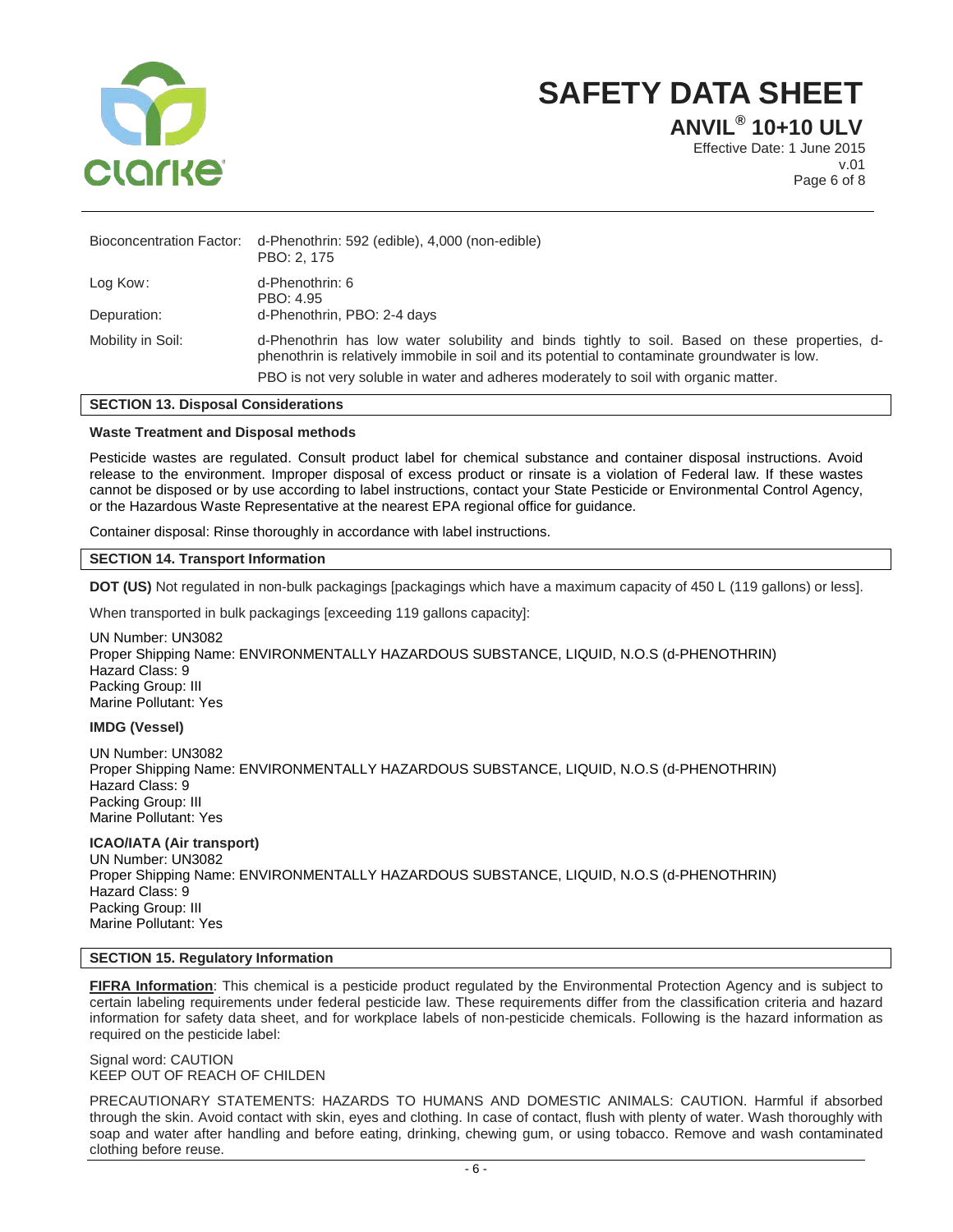

**ANVIL® 10+10 ULV** Effective Date: 1 June 2015 v.01 Page 7 of 8

Personal Protective Equipment (PPE): Some materials that are chemical-resistant to this product are: barrier laminate, nitrile rubber, neoprene rubber or Viton. Mixers, loaders, applicators, and other handlers must wear long-sleeve shirt, long pants, shoes and socks. In addition, all handlers except for applicators using motorized ground equipment, pilots, and flaggers, must wear chemical-resistant gloves. See engineering controls for additional requirements.

User safety requirements: Follow manufacturer's instructions for cleaning/maintaining PPE. If no such instructions for washables exist, use detergent and hot water. Keep and wash PPE separately from other laundry. Discard clothing and other absorbent material that have been drenched or heavily contaminated with the product's concentrate. Do not reuse them.

User Safety Recommendations: Users should wash hands before eating, drinking, chewing gum, using tobacco, or using the toilet. Users should remove clothing/PPE immediately if pesticide gets inside, then wash thoroughly and put on clean clothing. Users should remove PPE immediately after handling this product. As soon as possible, wash thoroughly and change into clean clothing.

Engineering controls: Pilots must use an enclosed cockpit that meets the requirements listed in the Worker Protection Standard (WPS) for agricultural pesticides [40 CFR 170.240(d)(6)]. Human flagging is prohibited. Flagging to support aerial applications is limited to use of the Global Positioning System (GPS) or mechanical flaggers.

FIRST AID

| If swallowed:           | Immediately call a poison control center or doctor. Do not induce vomiting unless told to do<br>so by a poison control center or a doctor. Do not give any liquid to the person. Do not give<br>anything by mouth to an unconscious person. |
|-------------------------|---------------------------------------------------------------------------------------------------------------------------------------------------------------------------------------------------------------------------------------------|
| If on skin or clothing: | Take off contaminated clothing. Rinse skin immediately with plenty of water for 15-20<br>minutes. Call a poison control center or doctor for treatment advice.                                                                              |
| Note to physician:      | Contains petroleum distillate. Vomiting may cause aspiration pneumonia.                                                                                                                                                                     |

Have the product container or label with you when calling a poison control center or doctor, or going for treatment. For information regarding medical emergencies or pesticide incidents call 1-888-740-8712.

#### **Other Federal regulations**

SARA TITLE III CLASSIFICATION Section 302: None

Section 311/312: Immediate (acute) health hazard

Section 313: This product contains the following chemicals subject to the reporting requirements of section 313 of Title III of the Superfund Amendments and Reauthorization Act of 1986 and 40 CFR Part 372.

| <b>CAS Number</b> | <b>Chemical Name</b> | $%$ by wt. |
|-------------------|----------------------|------------|
| 26002-80-2        | d-phenothrin         | 10.0       |
| 51-03-6           | piperonyl butoxide   | 10.0       |
|                   |                      |            |

CERCLA RQ: None

#### **US California Proposition 65:** Not listed

STATE RIGHT-TO-KNOW : National, state, provincial or local emergency planning, community right-to-know or other laws, regulations or ordinances may be applicable--consult applicable national, state, provincial or local laws.

OSHA HAZARD COMMUNICATION STANDARD: This product is a "Hazardous Chemical" as defined by the OSHA Hazard Communication Standard, 29 CFR 1910.1200.

#### **SECTION 16. Other Information**

DISCLAIMER OF LIABILITY: The information in this SDS was obtained from sources we believe to be reliable. However, the information is provided without any warranty, express or implied, regarding its correctness. The conditions or methods of handling, storage, use or disposal of the product are beyond our control and may be beyond our knowledge. For this and other reasons, we do not assume responsibility and expressly disclaim liability for loss, damage or expense arising out of or in any way connected with the handling, storage, use or disposal of the product. This SDS was prepared as is to be used only for this product. If the product is used as a component in another product, this SDS information may not be applicable.